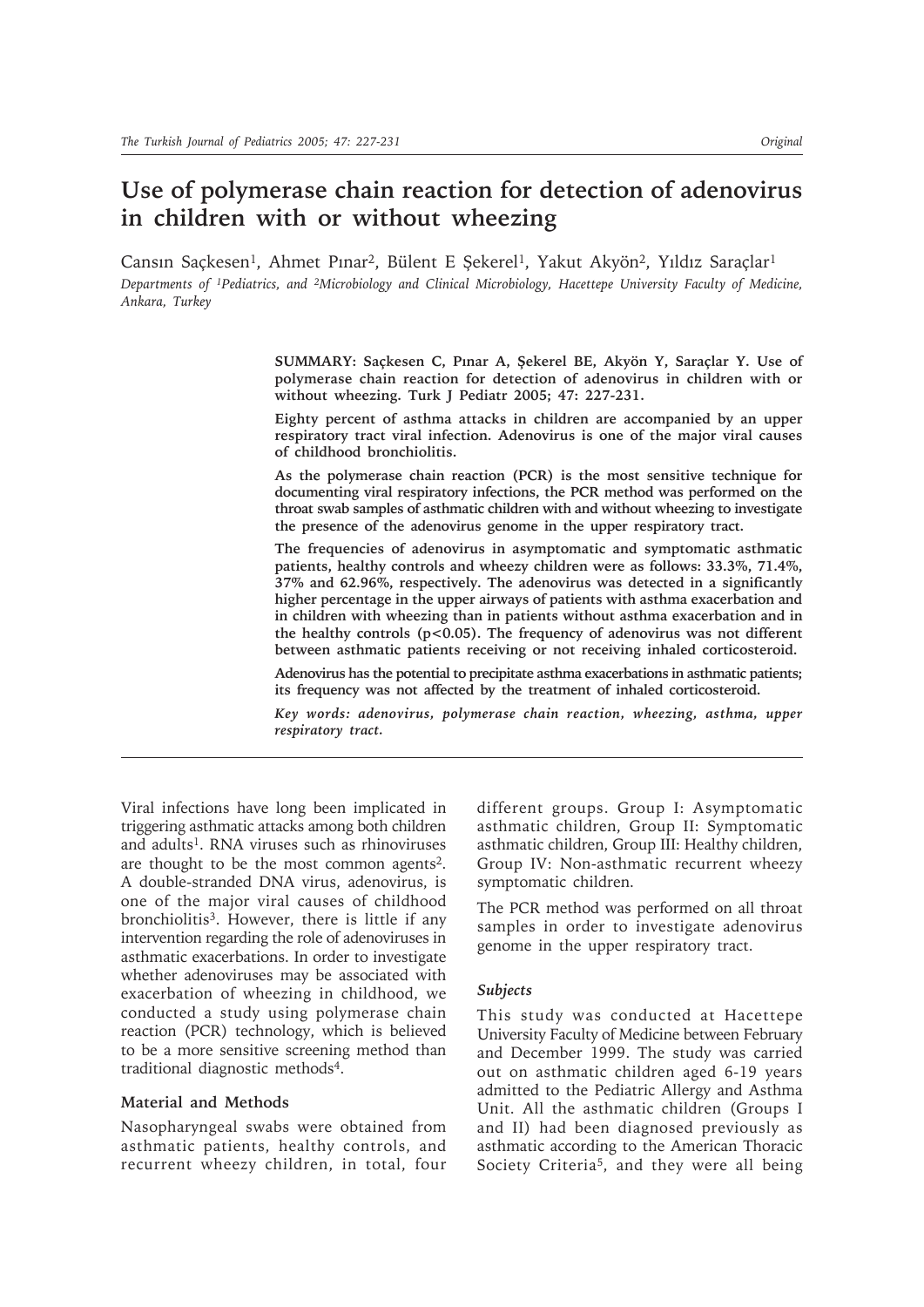regularly followed in the Pediatric Asthma Clinic of the University. Patients from Group I were asymptomatic during sample collection and had experienced no respiratory infection symptoms during the previous two weeks. Group II patients had wheezing at the time of sample collection which was audible without chest auscultation. Recent upper respiratory tract infections, the severity of respiratory distress, socio-economic status, active or passive smoking, and severity of asthma were not considered for inclusion criteria.

Patients of Group III, i.e. healthy controls, were selected from the Emergency Unit of our hospital. They were mainly selected from the patients admitted for trauma and were excluded if they had any recent respiratory infection during the previous two weeks. They were questioned using the International Study of Asthma and Allergies in Childhood (ISAAC) questionnaire6 in order to ensure they had no recurrent wheezing and/or asthma history.

Patients of Group IV were recruited from the Emergency Unit, to which they admitted with wheezing and respiratory distress. In order to recruit post-viral recurrent wheezy children, it was required to have a recurrent wheezing history, i.e. at least two wheezing episodes prior to admittance, and to have no history of asthma diagnosis by their local physician.

Five (18.5%) of the asymptomatic asthmatics and 16 (57.1%) of the symptomatic asthmatics had been on regular low-to-moderate dose inhaled corticosteroid (ICS) treatment (fluticasone 100-500 mcg, budesonide 100- 800 mcg) for at least six months. None of Group IV was on ICS, but some were using short-acting βeta-2 agonists (n=4, 14%) and/or cromolyn sodium (n=6, 22%).

#### *Sample Collection*

Throat swab specimens were collected with Dacron polyester-tipped swabs with plastic shifts. After collection, swabs were placed into a screwcapped tube containing 5.0 ml of TE (10 mM Tris-HCl, 1.0 mM EDTA, pH 8.0) buffer. All specimens were kept at  $4^{\circ}$ C until processing.

#### *DNA Extraction*

For DNA extraction the tubes were vortexed and swabs were removed. Supernatants were discarded after centrifugation. The final pellets were resuspended in 1 ml TE buffer. The suspensions were taken into 1.5 ml microcentrifuge tubes as 500 µl suspension to each tube. Specimens were washed twice in TE buffer and the pellet resuspended with 100  $\mu$  TE buffer. Tubes were then subjected to a 20 min incubation in a heat block at  $95^{\circ}$ C and one freeze/thaw cycle at  $-70^{\circ}$ C. Tubes were kept at -200C until PCR.

## *PCR Method*

For the detection of adenovirus DNA by PCR, primers that amplify 134-bp fragment of the hexon gene were used. Primer 1 (5'-GCC GAG AAG GGC GTG CGC AGG TA-3') and primer 2 (5'-ATG ACT TTT GAG GTG GAT CCC ATG GA-3') are specific for all adenoviruses and cannot differentiate the groups or serotypes. Amplifications were performed in a final volume of 50  $\mu$ l (5  $\mu$ l specimen in 45  $\mu$ l reaction mixture) in 0.2 ml reaction tubes. The reaction mixture contained 10 mM Tris-HCl (pH 8.3), 50 mM KCl, 3.0 mM MgCl, 200 µmol of each dATP, dGTP, dCTP and dTTP, 0.5 µmol of each primer and 2.5 U of Taq polymerase. All tubes were placed in a thermocycler (MJ Research, PTC 200) programmed as follows: initial incubation for 5 min at 94ºC, 45 cycles of denaturation at 94ºC for 30 sec, annealing at 55ºC for 30 sec and extension at 72ºC for 90 sec. An additional incubation at 72ºC for 5 min was added for the final extension after the final cycle. Amplified products were examined after 1.5% agarose gel electrophoresis at 100 V and staining with ethidium bromide (Fig. 1)7.



**Fig. 1**. Agarose gel electrophoresis of adenovirus polymerase chain reaction (PCR) products amplified from throat specimens.

# M: 100 bp ladder.

Lanes 1, 3, 4, 5: Adenovirus genome-positive patients. Lanes 2, 6: Adenovirus-negative patients.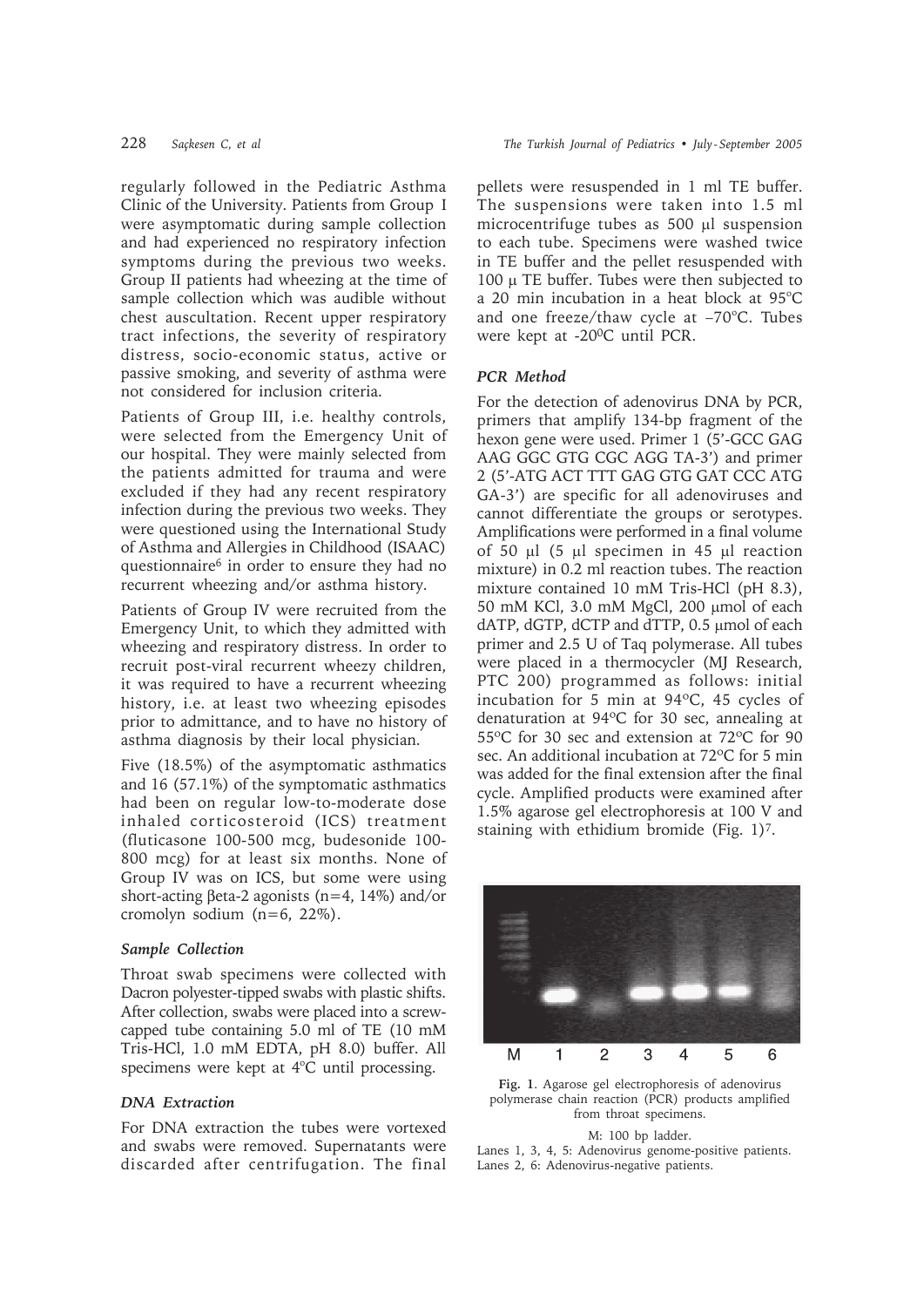Processing of specimens, reaction mixture preparation, amplification and detection steps were conducted in separate rooms, and all processing was conducted in separate rooms under DNA-free cabinets with laminar air flow to avoid contamination. Positive and negative reaction controls as well as the spiked inhibition controls were also performed. Positive specimens were re-extracted and amplified by PCR in order to ensure positive results.

# *Statistical Analysis*

Results were expressed as the mean ± standard error of the mean (SEM) and percentages, and groups were compared using Student's t test or Pearson  $\chi^2$  test and vassar confidence interval for means and ratios, respectively. Two-sided p values <0.05 were considered significant. All analyses were performed using the SPSS 10.0 program.

# **Results**

There were no statistical differences between the four groups with respect to sex distribution. The mean ages were not different between the first three groups, whereas patients of Group IV were younger than in the other three groups. The characteristics of patients in the four different groups are shown in Table I.

Adenovirus genome was positive in 9 [33.3% (95%CI:18.6-52.1)], 20 [71.4% (52.9-84.7)], 9 [37% (21.5-55.7)] and 17 [62.9% (44.2- 78.4)] of patients in Groups I, II, III and IV, respectively. The frequency of adenovirus presence among symptomatic asthmatic and wheezy children was significantly higher than in the asymptomatic asthmatics and healthy controls  $(p<0.05)$ . There was no significant difference between symptomatic asthmatic and wheezy children, and between asymptomatic asthmatic and healthy controls (Table II).

|  |  |  | Table I. Major Characteristics of the Patients in the Four Different Groups |  |  |  |  |  |  |  |  |
|--|--|--|-----------------------------------------------------------------------------|--|--|--|--|--|--|--|--|
|--|--|--|-----------------------------------------------------------------------------|--|--|--|--|--|--|--|--|

|                      | Asthmatic patients          |                 |                  |                 |  |  |
|----------------------|-----------------------------|-----------------|------------------|-----------------|--|--|
|                      | Symptomatic<br>Asymptomatic |                 | Healthy controls | Wheezy children |  |  |
| Group                |                             |                 | Ш                | IV              |  |  |
| Number               | 27                          | 28              | 27               | 27              |  |  |
| Mean $age \pm SEM$   | $9.80 \pm 0.54$             | $9.16 \pm 0.57$ | $10.62 \pm 0.4$  | $3.41 \pm 0.24$ |  |  |
| Girls/Boys           | 12/15                       | 12/16           | 12/15            | 10/17           |  |  |
|                      | 5                           | 16              |                  |                 |  |  |
| <b>ICS</b> Treatment | $(18.51\%)$                 | $(57.14\%)$     |                  |                 |  |  |

ICS: Inhaled corticosteroid.

|  | Table II. Frequency of Adenovirus According to the Four Different Groups and to Treatment or |                                 |  |  |  |
|--|----------------------------------------------------------------------------------------------|---------------------------------|--|--|--|
|  |                                                                                              | not with Inhaled Corticosteroid |  |  |  |

|                         | Asthmatic Patients |                  |                         |                  |  |
|-------------------------|--------------------|------------------|-------------------------|------------------|--|
|                         | Asymptomatic       | Symptomatic      | <b>Healthy Controls</b> | Wheezy Children  |  |
| Group                   |                    | Н                | Ш                       | IV               |  |
| Number                  | 27                 | 28               | 27                      | 27               |  |
| Adenovirus              | 9<br>$(33.3\%)$    | 20<br>$(71.4\%)$ | 10<br>(37%)             | 17<br>$(62.9\%)$ |  |
| 95% Confidence Interval | 18.6-52.1          | 52.9-84.7        | 21.5-55.7               | 44.2-78.4        |  |
| Adenovirus/ICS          | 1/5<br>$(20\%)$    | 11/16<br>(68%)   |                         |                  |  |
| Adenovirus/Non-ICS      | 8/22<br>(36%)      | 9/12<br>(75%)    |                         |                  |  |

ICS: Inhaled corticosteroid.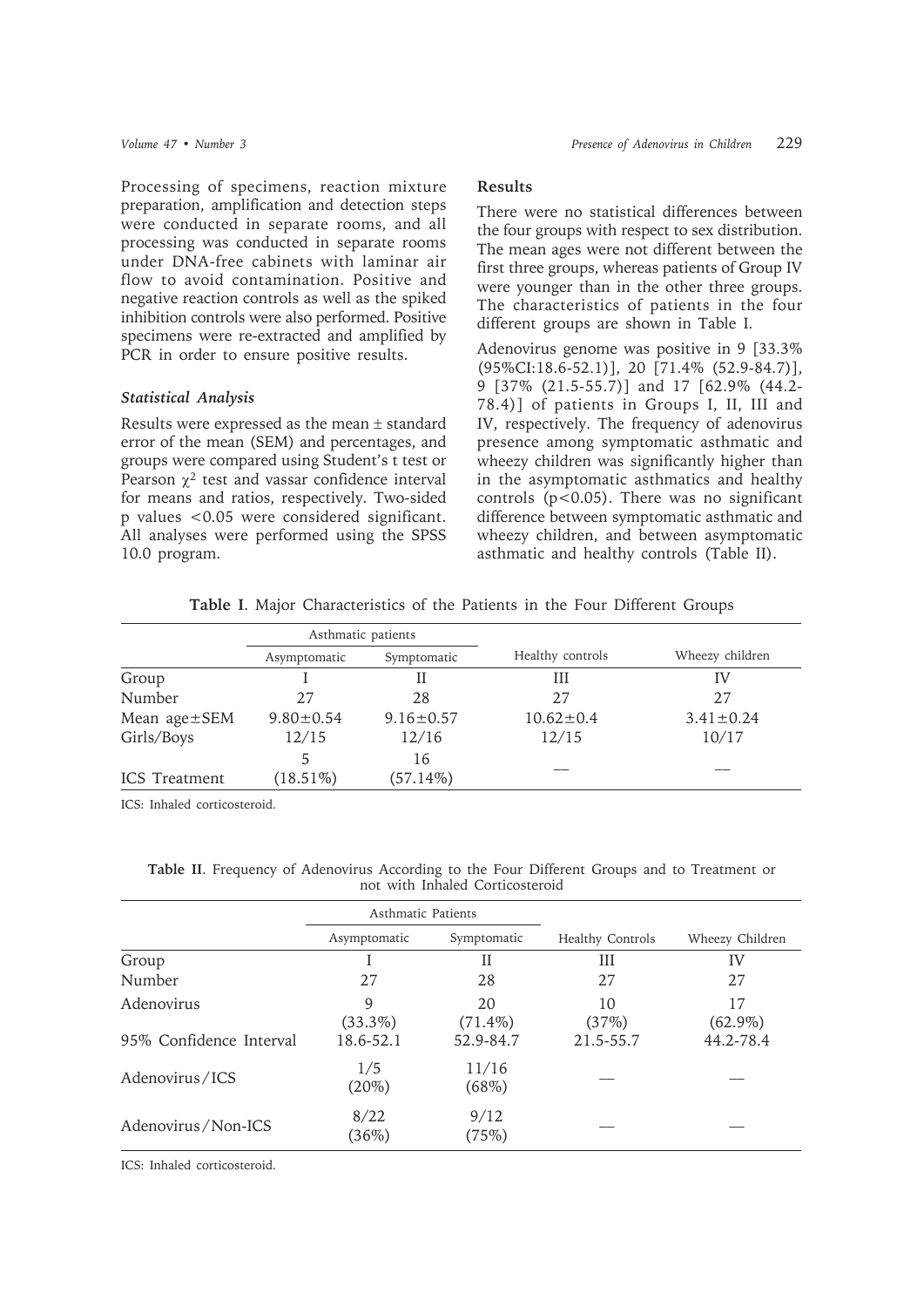In order to investigate the effect of inhaled corticosteroid on adenovirus presence, Groups I and II were each divided into two groups according to ICS use, and subgroup comparisons were conducted. In Group I, adenovirus genome was positive in one patient (20%) on ICS and in eight patients (36%) not on ICS, and the difference was not statistically significant. Similarly, in Group II, adenovirus genome was positive in 11 patients (68%) who were on ICS and in nine patients (75%) who were not, and the difference between these two subgroups again was not statistically significant. The subgroups of patients receiving or not receiving ICS and their adenovirus results are shown in Table II.

# **Discussion**

The search for the presence of adenovirus genome in the upper respiratory tract of asthmatic children resulted in the discovery of a significant difference between the asymptomatic and symptomatic children. The frequency of adenovirus in symptomatic asthmatic patients and recurrent wheezy children is significantly higher than in asymptomatic asthmatic patients and in healthy controls. Edwards et al.8 demonstrated that adenovirus is responsible for a high attack rate and causes significant respiratory disease in children under seven years of age. As a result of our study, we suggest that adenovirus, a known responsible agent of respiratory symptoms, is able to precipitate wheezing in childhood and is responsible for some of the asthma attacks in childhood and adolescence. It probably has an effect on the increase of asthma severity by causing a chronic, latent inflammation in the lower airways, as recently identified by Marin<sup>9</sup>.

Adenoviruses are ubiquitous and are most frequently isolated in the upper respiratory tract and stool<sup>10</sup>, and there is both chronic respiratory and fecal shedding of the virus<sup>11</sup>. Adenoviruses 1, 2, 5 and 6 appear to be endemic in many parts of the world<sup>12</sup>. Adenovirus infection rates are far less than those of rhinovirus and respiratory syncytial virus (RSV). Furthermore, a recent study13 showed that among asthmatic children with exacerbations of asthma, only 4.5% of the patients had adenovirus infection as detected using PCR. Although the prevalence/ incidence of adenovirus infection may be higher in our population as compared to the French population evaluated in the latter study, the

rates observed in the present population may not be representative of the general population of asthmatic children. It can be suggested that adenovirus is an etiology for at least 30% of virus-induced wheezing after the subtraction of its incidence seen in cases without wheezing. Another possible reason for the observed high incidence of adenovirus in the upper respiratory tract in our study population was reported in Freymuth et al.'s<sup>7</sup> study. They reported that low-level asymptomatic respiratory shedding of adenovirus DNA is presumably more frequent in nasal samples than for the other respiratory viruses. There could be some falsepositive results, and this point deserves careful consideration while repeating DNA extraction and PCR analysis. There are several possible reasons for the high incidence of adenovirus in the throat samples of our patients. Although PCR would detect more infected subjects compared to traditional diagnostic methods, the numbers obtained seems to be extremely high. First, this is probably due to selection bias, whereby a highly selective group of individuals have been studied. Second, some adenovirus serotypes are known to be shed for prolonged periods of time in the absence of symptoms. Third, the primers that we used in PCR amplification were specific for all adenoviruses. These factors may explain the high incidence of adenovirus, including in healthy children.

Gern<sup>14</sup> and Corne<sup>15</sup> defined that all respiratory viruses (with the exception of Coronavirus) are able to infect the lower respiratory tract as well. Recent studies have implied that viral infections of the upper respiratory tract may extend to involve the lower respiratory tract, which might be one of the mechanisms for virus-induced exacerbations of asthma. As mentioned by Johnston et al.<sup>1</sup>, viral respiratory infections have been associated with the most acute exacerbations of wheezing in childhood. The PCR method is associated with significantly higher rates of respiratory virus detection than either culture or immunofluorescence methods. It also identifies that there are no significant differences in the rates of viral detection between induced sputum and nasopharyngeal aspirate during acute exacerbations of asthma16. All these arguments prove that PCR method using throat swab samples represents the lower airways conditions. This study supports that